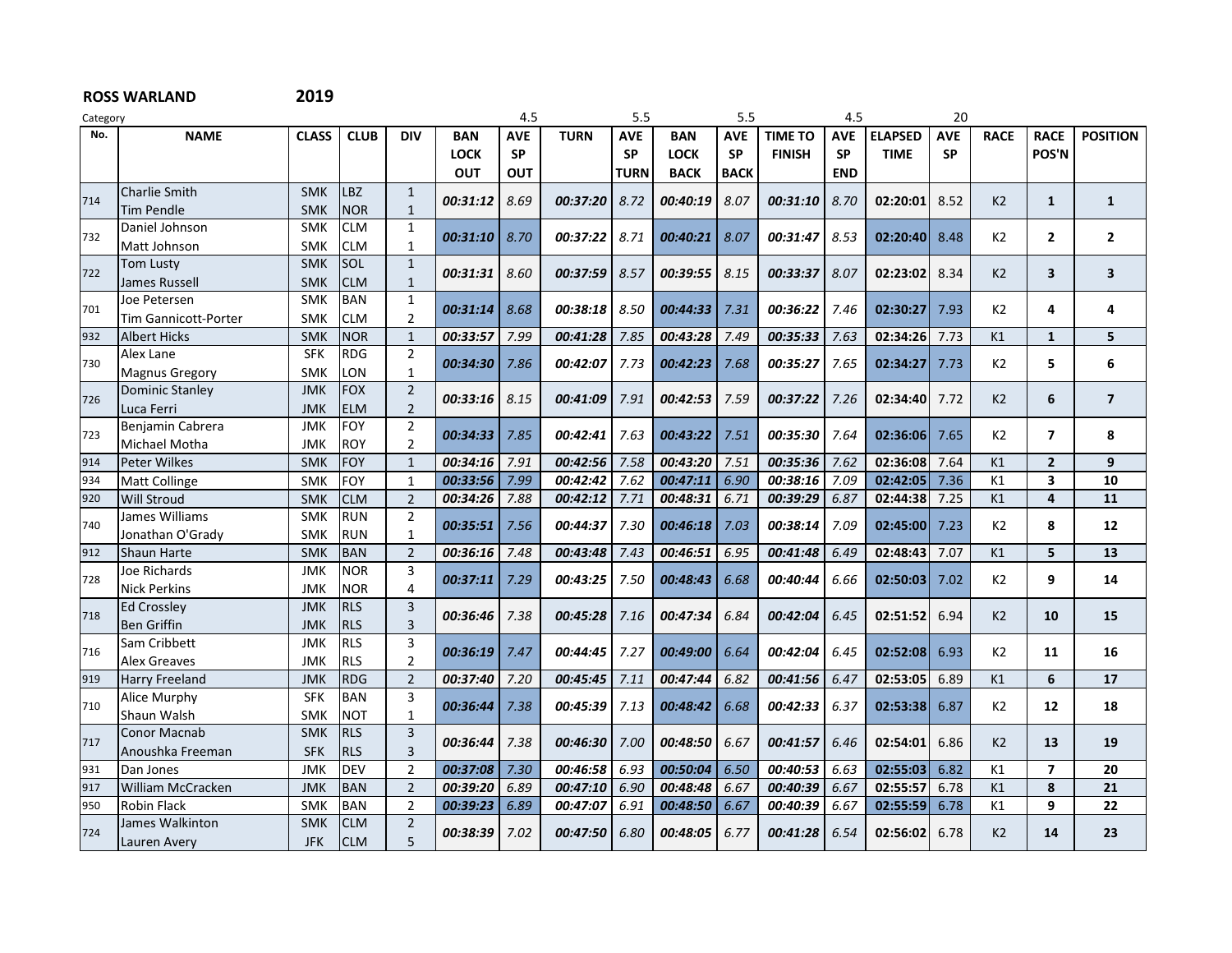| Category |                         |              |             |                |                        | 4.5        |             | 5.5         |             | 5.5         |                | 4.5        |                | 20         |                      |                                                                                                             |                 |
|----------|-------------------------|--------------|-------------|----------------|------------------------|------------|-------------|-------------|-------------|-------------|----------------|------------|----------------|------------|----------------------|-------------------------------------------------------------------------------------------------------------|-----------------|
| No.      | <b>NAME</b>             | <b>CLASS</b> | <b>CLUB</b> | <b>DIV</b>     | <b>BAN</b>             | <b>AVE</b> | <b>TURN</b> | <b>AVE</b>  | <b>BAN</b>  | <b>AVE</b>  | <b>TIME TO</b> | <b>AVE</b> | <b>ELAPSED</b> | <b>AVE</b> | <b>RACE</b>          | <b>RACE</b>                                                                                                 | <b>POSITION</b> |
|          |                         |              |             |                | <b>LOCK</b>            | <b>SP</b>  |             | <b>SP</b>   | <b>LOCK</b> | <b>SP</b>   | <b>FINISH</b>  | <b>SP</b>  | <b>TIME</b>    | <b>SP</b>  |                      | POS'N                                                                                                       |                 |
|          |                         |              |             |                | <b>OUT</b>             | <b>OUT</b> |             | <b>TURN</b> | <b>BACK</b> | <b>BACK</b> |                | <b>END</b> |                |            |                      |                                                                                                             |                 |
|          | Arthur Wroe-Pattullo    | <b>JMK</b>   | <b>FOX</b>  | 3              |                        |            |             |             |             |             |                |            |                |            |                      |                                                                                                             |                 |
|          | Koen Ayran              | <b>JMK</b>   | <b>FOX</b>  | 3              |                        |            |             |             |             |             |                |            |                |            |                      |                                                                                                             |                 |
| 603      | Gabriel Popham-Coveley  | <b>JMK</b>   | <b>FOX</b>  | $\overline{3}$ | 00:38:21               | 7.07       | 00:48:38    | 6.69        | 00:47:45    | 6.82        | 00:41:54       | 6.47       | 02:56:38       | 6.76       | K <sub>2</sub> Relay |                                                                                                             | 24              |
|          | Deni Panev              | <b>JMK</b>   | <b>FOX</b>  | 4              |                        |            |             |             |             |             |                |            |                |            |                      |                                                                                                             |                 |
|          | Ignacio Soler Fabre     | <b>SMK</b>   | SOL         | $\overline{2}$ | 00:38:33               | 7.04       | 00:48:01    |             | 00:49:44    | 6.54        | 00:40:43       | 6.66       | 02:57:01       | 6.74       | K <sub>2</sub>       |                                                                                                             | 25              |
| 734      | <b>Mark Wevill</b>      | <b>VMK</b>   | SOL         | $\overline{4}$ |                        |            |             | 6.78        |             |             |                |            |                |            |                      |                                                                                                             |                 |
| 941      | John Parker             | <b>VMK</b>   | <b>WOR</b>  | $\overline{2}$ | 00:38:11               | 7.10       | 00:47:20    | 6.88        | 00:48:10    | 6.76        | 00:43:33       | 6.23       | 02:57:14       | 6.73       | K1                   | 10                                                                                                          | 26              |
| 703      | Alex Abraham            | <b>SMK</b>   | <b>FOX</b>  | $\overline{2}$ | 00:38:22               | 7.07       | 00:48:03    | 6.77        | 00:49:15    | 6.61        | 00:42:08       | 6.44       | 02:57:48       | 6.71       | K <sub>2</sub>       |                                                                                                             | 27              |
|          | <b>Tom Dawson</b>       | <b>SMK</b>   | <b>FOX</b>  | $\overline{2}$ |                        |            |             |             |             |             |                |            |                |            |                      |                                                                                                             |                 |
| 801      | Jeremy Freeland         | <b>VMK</b>   | <b>RDG</b>  | $\overline{2}$ | 00:41:40               | 6.51       | 00:52:39    | 6.18        | 00:45:55    | 7.09        | 00:38:39       | 7.02       | 02:58:53       | 6.67       | K1 Relay             |                                                                                                             | 28              |
|          | Klara Jepson            | <b>JFK</b>   | <b>FOX</b>  | 4              |                        |            |             |             |             |             |                |            |                |            |                      |                                                                                                             |                 |
| 731      | George Brooks           | <b>JMK</b>   | <b>WOR</b>  | $\overline{4}$ | 00:38:57               | 6.96       | 00:50:09    | 6.49        | 00:48:47    | 6.67        | 00:41:57       | 6.46       | 02:59:50       | 6.64       | K <sub>2</sub>       |                                                                                                             | 29              |
|          | Kieron Killey           | <b>SMK</b>   | <b>NOT</b>  | $\overline{2}$ |                        |            |             |             |             |             |                |            |                |            |                      |                                                                                                             |                 |
| 924      | Neil Blackman           | <b>VMK</b>   | <b>RLS</b>  | $\overline{2}$ | 00:37:35               | 7.22       | 00:48:39    | 6.69        | 00:51:49    | 6.28        | 00:42:58       | 6.31       | 03:01:01       | 6.59       | K1                   | 11                                                                                                          | 30              |
| 958      | Maggie Dilai            | <b>SFK</b>   | <b>NOT</b>  | $\overline{3}$ | 00:38:59               | 6.96       | 00:49:30    | 6.58        | 00:52:08    | 6.24        | 00:42:14       | 6.42       | 03:02:51       | 6.53       | K1                   | 12                                                                                                          | 31              |
| 937      | Dan Driskel             | <b>VMK</b>   | EAL         | $\overline{3}$ | 00:39:08               | 6.93       | 00:48:49    | 6.67        | 00:52:53    | 6.16        | 00:43:44       | 6.20       | 03:04:34       | 6.47       | K1                   | 13                                                                                                          | 32              |
|          | Mark Latchem            | <b>SMK</b>   | <b>BAN</b>  | 5              |                        |            |             |             |             |             |                |            |                |            |                      |                                                                                                             |                 |
| 503      | <b>Robert Jefferies</b> | <b>SMK</b>   | <b>BAN</b>  | $\overline{2}$ | <i><b>00:46:13</b></i> | 5.87       | 00:56:38    | 5.75        | 00:44:45    | 7.27        | 00:38:36       | 7.03       | 03:06:12       | 6.41       | Aixed Rela           | $\mathbf{1}$                                                                                                | 33              |
| 957      | Robyn Jefferies         | <b>SFK</b>   | <b>BAN</b>  | $\overline{7}$ |                        |            |             |             |             |             |                |            |                |            |                      |                                                                                                             |                 |
|          | <b>Paul Stenning</b>    | <b>VMK</b>   | LBZ         | 4              | 00:41:39               | 6.51       | 00:50:23    | 6.46        | 00:52:15    | 6.23        | 00:43:41       | 6.21       | 03:07:58       | 6.35       | K1                   |                                                                                                             | 34              |
| 736      | <b>Rachel Fort</b>      | <b>SFK</b>   | <b>RDG</b>  | $\overline{4}$ | 00:41:21               | 6.56       | 00:50:55    | 6.39        | 00:51:27    | 6.33        | 00:44:42       | 6.07       | 03:08:25       | 6.33       | K <sub>2</sub>       |                                                                                                             | 35              |
|          | Duncan Edwards          | <b>SMK</b>   | <b>RDG</b>  | 3              |                        |            |             |             |             |             |                |            |                |            |                      | $\mathbf{1}$<br>15<br>16<br>1<br>17<br>14<br>18<br>19<br>$\overline{2}$<br>20<br>21<br>22<br>15<br>16<br>17 |                 |
| 739      | Harry Critchfield       | <b>JMK</b>   | <b>BAN</b>  | 3              | 00:38:49               | 6.99       | 00:49:39    | 6.56        | 00:54:29    | 5.97        | 00:45:48       | 5.92       | 03:08:45       | 6.32       | K <sub>2</sub>       |                                                                                                             | 36              |
|          | <b>Michael Phillips</b> | <b>JMK</b>   | <b>BAN</b>  | 3              |                        |            |             |             |             |             |                |            |                |            |                      |                                                                                                             |                 |
|          | Nigel Frankland         | <b>VMK</b>   | <b>RDG</b>  | $\overline{3}$ |                        |            |             |             |             |             |                |            |                |            |                      |                                                                                                             |                 |
| 602      | Erika Hutchinson        | <b>VFK</b>   | <b>RDG</b>  | 5              | 00:42:22               | 6.40       | 00:53:40    | 6.07        | 00:50:18    | 6.47        | 00:42:42       | 6.35       | 03:09:02       | 6.31       | K <sub>2</sub> Relay |                                                                                                             | 37              |
|          | Chris Boonham           | <b>VMK</b>   | <b>RDG</b>  | 5              |                        |            |             |             |             |             |                |            |                |            |                      |                                                                                                             |                 |
|          | <b>Anthony Hill</b>     | <b>VMK</b>   | <b>RDG</b>  | 5              |                        |            |             |             |             |             |                |            |                |            |                      |                                                                                                             |                 |
| 706      | Simon Tilbury-Clark     | <b>SMK</b>   | PAN         | 3              | 00:41:40               | 6.51       | 00:51:19    | 6.34        | 00:52:55    | 6.15        | 00:44:42       | 6.07       | 03:10:36       | 6.26       | K <sub>2</sub>       |                                                                                                             | 38              |
|          | Robin Tilbury           | VMK          | PAN         | 4              |                        |            |             |             |             |             |                |            |                |            |                      |                                                                                                             |                 |
| 738      | David Duff              | <b>VMK</b>   | <b>RAF</b>  | $\overline{2}$ | 00:38:37               | 7.02       | 00:49:20    | 6.60        | 00:55:25    | 5.87        | 00:48:00       | 5.65       | 03:11:22       | 6.24       | K <sub>2</sub>       |                                                                                                             | 39              |
|          | John Astbury            | <b>SMK</b>   | <b>RAF</b>  | $\overline{4}$ |                        |            |             |             |             |             |                |            |                |            |                      |                                                                                                             |                 |
| 720      | <b>Andy Flack</b>       | <b>VMK</b>   | <b>BAN</b>  | $\overline{4}$ | 00:40:35               | 6.68       | 00:50:44    | 6.42        | 00:54:28    | 5.98        | 00:45:46       | 5.93       | 03:11:33       | 6.23       | K <sub>2</sub>       |                                                                                                             | 40              |
|          | <b>Max Davison</b>      | <b>VMK</b>   | <b>BAN</b>  | 4              |                        |            |             |             |             |             |                |            |                |            |                      |                                                                                                             |                 |
| 911      | Dom Murphy              | <b>VMK</b>   | <b>BAN</b>  | $\overline{3}$ | 00:40:52               | 6.64       | 00:52:01    | 6.26        | 00:53:15    | 6.11        | 00:46:09       | 5.88       | 03:12:17       | 6.21       | K1                   |                                                                                                             | 41              |
| 928      | Katie Brookes           | <b>JFK</b>   | <b>WOR</b>  | $\overline{3}$ | 00:40:22               | 6.72       | 00:53:06    | 6.13        | 00:53:23    | 6.10        | 00:46:19       | 5.86       | 03:13:10       | 6.18       | K1                   |                                                                                                             | 42              |
| 923      | Evan Shephard           | <b>SMK</b>   | <b>RDG</b>  | $\overline{3}$ | 00:42:23               | 6.40       | 00:51:39    | 6.30        | 00:53:31    | 6.08        | 00:46:04       | 5.89       | 03:13:37       | 6.16       | K1                   |                                                                                                             | 43              |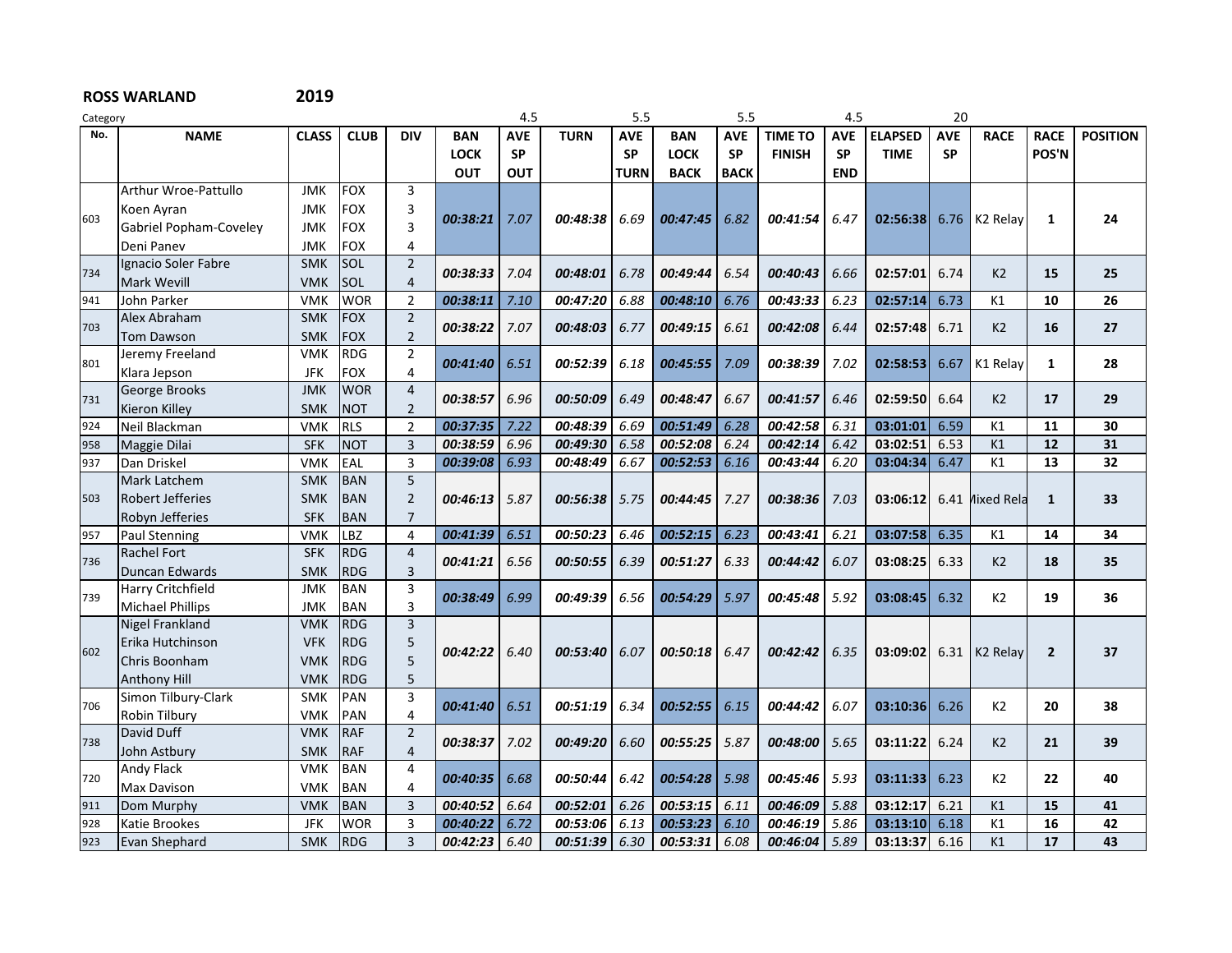| Category |                        |              |             | 4.5            |             | 5.5        |                  | 5.5         |             | 4.5         |                | 20         |                |            |                      |                |                 |
|----------|------------------------|--------------|-------------|----------------|-------------|------------|------------------|-------------|-------------|-------------|----------------|------------|----------------|------------|----------------------|----------------|-----------------|
| No.      | <b>NAME</b>            | <b>CLASS</b> | <b>CLUB</b> | <b>DIV</b>     | <b>BAN</b>  | <b>AVE</b> | <b>TURN</b>      | <b>AVE</b>  | <b>BAN</b>  | <b>AVE</b>  | <b>TIME TO</b> | <b>AVE</b> | <b>ELAPSED</b> | <b>AVE</b> | <b>RACE</b>          | <b>RACE</b>    | <b>POSITION</b> |
|          |                        |              |             |                | <b>LOCK</b> | <b>SP</b>  |                  | <b>SP</b>   | <b>LOCK</b> | <b>SP</b>   | <b>FINISH</b>  | <b>SP</b>  | <b>TIME</b>    | <b>SP</b>  |                      | POS'N          |                 |
|          |                        |              |             |                | <b>OUT</b>  | <b>OUT</b> |                  | <b>TURN</b> | <b>BACK</b> | <b>BACK</b> |                | <b>END</b> |                |            |                      |                |                 |
| 903      | Anna Railton           | <b>SFK</b>   | <b>FOX</b>  | $\overline{4}$ | 00:43:06    | 6.29       | 00:51:52         | 6.28        | 00:54:32    | 5.97        | 00:45:37       | 5.95       | 03:15:07       | 6.12       | K1                   | 18             | 44              |
|          | <b>Rob Sibley</b>      | <b>VMK</b>   | <b>FOX</b>  | 5              |             |            |                  |             |             |             |                |            |                |            |                      |                |                 |
|          | <b>Neville Davies</b>  | <b>VMK</b>   | <b>FOX</b>  | 7              |             |            |                  |             |             |             |                |            |                |            |                      |                |                 |
| 618      | <b>Tuan Luc</b>        | <b>JMK</b>   | <b>FOX</b>  | $\overline{4}$ | 00:44:07    | 6.15       | 00:54:22         | 5.99        | 00:51:58    | 6.26        | 00:46:04       | 5.89       | 03:16:31       | 6.07       | K <sub>2</sub> Relay | 3              | 45              |
|          | <b>Tom Florv</b>       | <b>JMK</b>   | <b>FOX</b>  | 5              |             |            |                  |             |             |             |                |            |                |            |                      |                |                 |
| 921      | <b>Robert Aries</b>    | <b>JMK</b>   | <b>RLS</b>  | $\overline{3}$ | 00:42:02    | 6.45       | 00:52:44         | 6.17        | 00:55:22    | 5.88        | 00:46:35       | 5.82       | 03:16:43       | 6.07       | K1                   | 19             | 46              |
|          | <b>Bob Edmond-Seal</b> | <b>VMK</b>   | <b>FOX</b>  | $\overline{4}$ |             |            |                  |             |             |             |                |            |                |            |                      |                |                 |
|          | Anna Edmond-Seal       | <b>VFK</b>   | <b>FOX</b>  | 6              |             |            |                  |             |             |             | 00:46:11       |            |                |            |                      |                |                 |
| 606      | Peter Rothery          | <b>VMK</b>   | <b>FOX</b>  | 5              | 00:43:40    | 6.21       | 00:53:49         | 6.05        | 00:53:40    | 6.07        |                | 5.87       | 03:17:20       | 6.05       | K <sub>2</sub> Relay | 4              | 47              |
|          | <b>Nick Barnett</b>    | <b>VMK</b>   | <b>FOX</b>  | 4              |             |            |                  |             |             |             |                |            |                |            |                      |                |                 |
|          | Will Harte             | <b>VMK</b>   | <b>BAN</b>  | 5              |             |            |                  |             |             |             |                |            |                |            |                      |                |                 |
| 707      | Neil Urquhart          | <b>VMK</b>   | <b>BAN</b>  | 5              | 00:43:33    | 6.23       | 00:51:53         | 6.27        | 00:56:44    | 5.74        | 00:47:09       | 5.75       | 03:19:19       | 5.99       | K <sub>2</sub>       | 23             | 48              |
| 944      | <b>Tom Hollins</b>     | VMK          | <b>RDG</b>  | $\overline{4}$ | 00:43:12    | 6.28       | 00:54:10         | 6.01        | 00:56:27    | 5.77        | 00:47:02       | 5.77       | 03:20:51       | 5.94       | K1                   | 20             | 49              |
| 951      | Jessie Urguhart        | <b>JFK</b>   | <b>BAN</b>  | 4              | 00:44:19    | 6.12       | 00:53:38         | 6.07        | 00:56:11    | 5.79        | 00:47:09       | 5.75       | 03:21:17       | 5.93       | K1                   | 21             | 50              |
|          | <b>Annelies Flack</b>  | <b>SFK</b>   | <b>BAN</b>  | $\overline{4}$ |             |            |                  |             |             |             |                |            |                |            |                      |                |                 |
| 708      | Isla Johnson           | <b>SFK</b>   | <b>BAN</b>  | $\overline{4}$ | 00:44:17    | 6.12       | 00:53:40         | 6.07        | 00:55:59    | 5.81        | 00:48:55       | 5.54       | 03:22:51       | 5.88       | K <sub>2</sub>       | 24             | 51              |
| 938      | Cai Thomas             | <b>JMK</b>   | EAL         | $\overline{4}$ | 00:44:38    | 6.08       | 00:52:20         | 6.22        | 00:57:05    | 5.70        | 00:49:22       | 5.49       | 03:23:25       | 5.87       | K1                   | 22             | 52              |
| 942      | <b>Ben Ruddle</b>      | <b>VMK</b>   | <b>CDF</b>  | 5              | 00:45:00    | 6.03       | 00:52:25         | 6.21        | 00:56:49    | 5.73        | 00:49:35       | 5.47       | 03:23:49       | 5.86       | K1                   | 23             | 53              |
| 939      | Philip Levkovskyy      | <b>JMK</b>   | EAL         | 4              | 00:44:40    | 6.07       | 00:55:18         | 5.89        | 01:00:20    | 5.40        | 00:43:50       | 6.19       | 03:24:08       | 5.85       | K1                   | 24             | 54              |
|          | <b>Phredd McLean</b>   | <b>VFK</b>   | <b>BAN</b>  | 9              |             |            |                  |             |             |             |                |            |                |            |                      |                |                 |
|          | lan McLean             | <b>VMK</b>   | <b>BAN</b>  | 5              |             |            |                  |             |             |             |                |            |                |            |                      |                |                 |
| 601      | <b>William Hartley</b> | <b>VMK</b>   | <b>BAN</b>  | 5              | 00:43:04    |            | 6.30<br>00:52:00 | 6.26        | 00:59:24    | 5.48        | 00:50:39       | 5.35       | 03:25:07       | 5.82       | K <sub>2</sub> Relav | 5              | 55              |
|          | Keith Lobban           | <b>VMK</b>   | <b>BAN</b>  | 5              |             |            |                  |             |             |             |                |            |                |            |                      |                |                 |
|          | Simon Hanger           | <b>VMK</b>   | <b>BAN</b>  | 5              |             |            |                  |             |             |             |                |            |                |            |                      |                |                 |
| 501      | Julie Wood             | <b>VFK</b>   | <b>BAN</b>  | 5              | 00:45:45    | 5.93       | 00:56:49         | 5.73        | 00:55:57    | 5.82        | 00:47:15       | 5.74       | 03:25:46       |            | 5.80 Mixed Rela      | $\overline{2}$ | 56              |
|          | David Jault            | VMK          | <b>BAN</b>  | 4              |             |            |                  |             |             |             |                |            |                |            |                      |                |                 |
|          | <b>Andrew McDonald</b> | <b>SMK</b>   | <b>RAF</b>  | $\overline{4}$ |             |            |                  |             |             |             |                |            |                |            |                      |                | 57              |
| 721      | <b>Clare Sharp</b>     | <b>VFK</b>   | <b>RAF</b>  | 5              | 00:44:15    | 6.13       | 00:55:02         | 5.91        | 00:57:41    | 5.64        | 00:49:16       | 5.50       | 03:26:14       | 5.79       | K <sub>2</sub>       | 25             |                 |
|          | Justine Jenkins        | <b>VFK</b>   | <b>NOT</b>  | 5              |             |            |                  |             |             |             |                |            |                |            |                      |                |                 |
| 713      | Sarah Holmes           | <b>SFK</b>   | <b>NOT</b>  | 5              | 00:45:09    | 6.01       | 00:56:19         | 5.78        | 00:57:40    | 5.64        | 00:48:25       | 5.60       | 03:27:33       | 5.75       | K <sub>2</sub>       | 26             | 58              |
| 902      | <b>Caroline Banson</b> | <b>VFK</b>   | <b>NOR</b>  | 5              | 00:45:42    | 5.93       | 00:56:15         | 5.79        | 00:57:18    | 5.68        | 00:49:20       | 5.50       | 03:28:35       | 5.72       | K1                   | 25             | 59              |
|          | <b>Charlie Dickson</b> | <b>JFK</b>   | <b>FOX</b>  | 5              |             |            |                  |             |             |             |                |            |                |            |                      |                |                 |
|          | Catherine Long         | <b>JFK</b>   | <b>FOX</b>  | 5              |             |            |                  |             |             |             |                |            |                |            |                      |                |                 |
| 608      | Hollie Jackson         | <b>JFK</b>   | <b>FOX</b>  | 5              | 00:42:47    | 6.34       | 00:55:42         | 5.84        | 00:59:54    | 5.43        | 00:51:16       | 5.29       | 03:29:39       | 5.69       | K <sub>2</sub> Relay | 8              | 60              |
|          | Nora Jepson            | <b>JFK</b>   | <b>FOX</b>  | 5              |             |            |                  |             |             |             |                |            |                |            |                      |                |                 |
| 945      | <b>Seamus Cummings</b> | <b>SMK</b>   | <b>BAN</b>  | $\Delta$       | 00:44:20    | 6.12       | 00:55:29         | 5.87        | 01:00:28    | 5.38        | 00:50:08 5.41  |            | 03:30:25       | 5.67       | K1                   | 26             | 61              |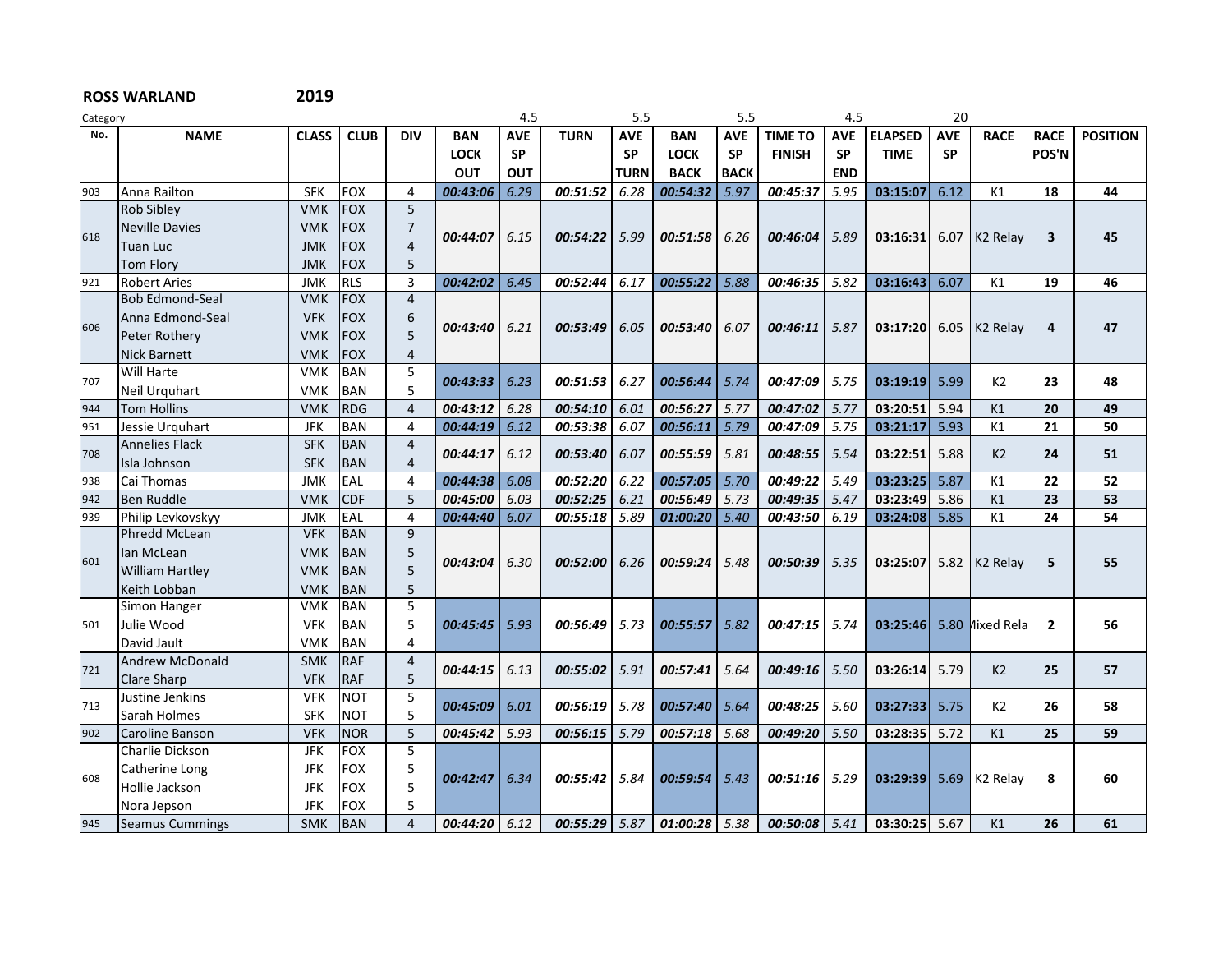| Category |                         |              |             |                |             | 4.5        |             | 5.5         |             | 5.5         |                | 4.5        |                | 20         |                      |                         |                 |
|----------|-------------------------|--------------|-------------|----------------|-------------|------------|-------------|-------------|-------------|-------------|----------------|------------|----------------|------------|----------------------|-------------------------|-----------------|
| No.      | <b>NAME</b>             | <b>CLASS</b> | <b>CLUB</b> | <b>DIV</b>     | <b>BAN</b>  | <b>AVE</b> | <b>TURN</b> | <b>AVE</b>  | <b>BAN</b>  | <b>AVE</b>  | <b>TIME TO</b> | <b>AVE</b> | <b>ELAPSED</b> | <b>AVE</b> | <b>RACE</b>          | <b>RACE</b>             | <b>POSITION</b> |
|          |                         |              |             |                | <b>LOCK</b> | <b>SP</b>  |             | <b>SP</b>   | <b>LOCK</b> | <b>SP</b>   | <b>FINISH</b>  | <b>SP</b>  | <b>TIME</b>    | <b>SP</b>  |                      | POS'N                   |                 |
|          |                         |              |             |                | <b>OUT</b>  | <b>OUT</b> |             | <b>TURN</b> | <b>BACK</b> | <b>BACK</b> |                | <b>END</b> |                |            |                      |                         |                 |
|          | Hannah Plant            | <b>SFK</b>   | EAL         | $\overline{7}$ |             |            |             |             |             |             |                |            |                |            |                      |                         |                 |
| 733      | Annabelle Tan           | <b>SFK</b>   | EAL         | $\overline{7}$ | 00:46:07    | 5.88       | 00:54:54    | 5.93        | 00:59:47    | 5.44        | 00:49:44       | 5.45       | 03:30:32       | 5.67       | K <sub>2</sub>       | 27                      | 62              |
| 927      | Andrew Ingpen           | <b>VMK</b>   | <b>RDG</b>  | 5              | 00:44:56    | 6.04       | 00:56:01    | 5.81        | 01:01:09    | 5.32        | 00:50:23       | 5.38       | 03:32:29       | 5.62       | K1                   | 27                      | 63              |
|          | Neil Godwin             | <b>VMK</b>   | <b>FOX</b>  | $\overline{7}$ |             |            |             |             |             |             |                |            |                |            |                      |                         |                 |
| 604      | Fiona Singleton         | <b>VFK</b>   | <b>FOX</b>  | 7              |             |            |             |             |             |             |                |            |                |            |                      |                         |                 |
|          | Jo Bates                | <b>VFK</b>   | <b>FOX</b>  | 3              | 00:43:55    | 6.18       | 00:55:47    | 5.84        | 00:59:30    | 5.47        | 00:53:22       | 5.08       | 03:32:34       | 5.61       | K <sub>2</sub> Relay | $\overline{7}$          | 64              |
|          | Dave Long               | <b>VMK</b>   | <b>FOX</b>  | 8              |             |            |             |             |             |             |                |            |                |            |                      |                         |                 |
|          | <b>Tom Moseley</b>      | <b>JMK</b>   | SOL         | 6              |             |            |             |             |             |             |                |            |                |            |                      |                         | 65              |
| 805      | Michael Dacombe         | <b>JMC</b>   | <b>SOL</b>  | 9              | 00:47:01    | 5.77       | 00:56:56    | 5.72        | 00:59:55    | 5.43        | 00:49:26       | 5.49       | 03:33:18       | 5.59       | K1 Relav             | $\overline{2}$          |                 |
|          | Patrick Fillingham      | <b>JMK</b>   | <b>WOK</b>  | 4              |             |            |             |             |             |             |                |            |                |            |                      |                         |                 |
| 712      | Josh Mcbain             | <b>JMK</b>   | <b>WOK</b>  | 4              | 00:44:51    | 6.05       | 00:55:37    | 5.85        | 01:03:21    | 5.14        | 00:50:22       | 5.38       | 03:34:11       | 5.57       | K2                   | 28                      | 66              |
| 729      | Noah Moxon              | <b>JMK</b>   | <b>BAN</b>  | $\overline{4}$ |             |            |             |             |             |             |                |            |                |            |                      |                         |                 |
|          | <b>William Pepper</b>   | <b>JMK</b>   | <b>BAN</b>  | 4              | 00:42:43    | 6.35       | 00:54:42    | 5.95        | 01:02:28    | 5.21        | 00:54:51       | 4.94       | 03:34:44       | 5.56       | K <sub>2</sub>       | 29                      | 67              |
| 725      | Peter David             | <b>VMK</b>   | <b>ADS</b>  | $\overline{7}$ |             | 5.94       |             | 5.57        | 01:00:30    |             | 00:50:12       | 5.40       | 03:34:47       |            | K2                   | 30                      | 68              |
|          | Peter Morton            | <b>VMK</b>   | <b>ADS</b>  | $\overline{7}$ | 00:45:38    |            | 00:58:27    |             |             | 5.38        |                |            |                | 5.56       |                      |                         |                 |
| 940      | <b>Chloe Dobbs</b>      | <b>SFK</b>   | <b>FOX</b>  | 5              | 00:46:57    | 5.78       | 00:58:47    | 5.54        | 01:00:30    | 5.38        | 00:49:46       | 5.45       | 03:36:00       | 5.53       | K1                   | 28                      | 69              |
| 933      | Graeme Harding          | <b>VMK</b>   | <b>BAS</b>  | 5              | 00:45:52    | 5.91       | 00:55:40    | 5.85        | 01:04:20    | 5.06        | 00:50:47       | 5.34       | 03:36:39       | 5.51       | K1                   | 29                      | 70              |
| 737      | Peter Walker            | <b>VMC</b>   | PAN         | 6              | 00:47:25    | 5.72       | 00:59:01    | 5.52        | 01:00:02    | 5.42        | 00:50:47       | 5.34       | 03:37:15       | 5.49       | K <sub>2</sub>       | 31                      | 71              |
|          | James Bamforth          | <b>VMC</b>   | <b>PAN</b>  | 6              |             |            |             |             |             |             |                |            |                |            |                      |                         |                 |
| 804      | Will Larner             | <b>JMK</b>   | <b>BAN</b>  | 5              | 00:46:32    | 5.83       | 01:03:24    | 5.13        | 00:58:15    | 5.59        | 00:50:01       | 5.42       | 03:38:12       | 5.47       | K1 Relay             | $\overline{\mathbf{3}}$ | 72              |
|          | Kit Griffin             | <b>JMK</b>   | <b>RLS</b>  | 4              |             |            |             |             |             |             |                |            |                |            |                      |                         |                 |
| 918      | <b>Robert Ames</b>      | <b>VMK</b>   | <b>BAS</b>  | 6              | 00:47:59    | 5.65       | 00:57:58    | 5.62        | 01:02:10    | 5.24        | 00:52:23       | 5.18       | 03:40:30       | 5.41       | K1                   | 30                      | 73              |
| 906      | Chris Johnson           | <b>VMK</b>   | <b>BAN</b>  | 6              | 00:49:01    | 5.53       | 00:59:27    | 5.48        | 01:00:47    | 5.36        | 00:51:21       | 5.28       | 03:40:36       | 5.41       | K1                   | 31                      | 74              |
| 956      | Harry Allen             | <b>SMK</b>   | SOL         | 5              | 00:45:16    | 5.99       | 00:55:45    | 5.84        | 01:06:05    | 4.93        | 00:54:23       | 4.99       | 03:41:29       | 5.39       | K1                   | 32                      | 75              |
|          | Ryan Chalmers           | <b>SMK</b>   | <b>BAN</b>  | 9              |             |            |             |             |             |             |                |            |                |            |                      |                         |                 |
| 504      | <b>Charlotte Penney</b> | <b>SFK</b>   | <b>BAN</b>  | 8              | 00:49:00    | 5.53       | 00:57:18    | 5.68        | 01:03:13    | 5.15        | 00:52:57       | 5.12       | 03:42:28       | 5.36       | <b>Nixed Rela</b>    | 3                       | 76              |
|          | Felicity O'Connell      | <b>VFK</b>   | <b>BAN</b>  | 6              |             |            |             |             |             |             |                |            |                |            |                      |                         |                 |
| 705      | Jonathan Crabb          | <b>VMK</b>   | PAN         | 9              | 00:47:23    | 5.72       | 00:59:45    | 5.45        | 01:02:10    | 5.24        | 00:53:50       | 5.04       | 03:43:08       | 5.35       | K <sub>2</sub>       | 32                      | 77              |
|          | David Cawthorne         | <b>VMK</b>   | PAN         | 9              |             |            |             |             |             |             |                |            |                |            |                      |                         |                 |
| 904      | Chris Smowton           | <b>SMK</b>   | <b>FOX</b>  | 5              | 00:48:47    | 5.56       | 00:59:53    | 5.44        | 01:08:10    | 4.78        | 00:51:19       | 5.28       | 03:48:09       | 5.23       | K1                   | 33                      | 78              |
| 936      | <b>Bryn Price</b>       | <b>VMK</b>   | <b>MAI</b>  | 5              | 00:47:54    | 5.66       | 00:58:29    | 5.57        | 01:04:22    | 5.06        | 00:58:47       | 4.61       | 03:49:32       | 5.20       | K1                   | 34                      | 79              |
| 955      | Rob Whitehead           | <b>VMK</b>   | <b>NBY</b>  | 6              | 00:49:24    | 5.49       | 01:01:10    | 5.32        | 01:05:11    | 4.99        | 00:54:00       | 5.02       | 03:49:45       | 5.19       | K1                   | 35                      | 80              |
| 915      | John Carlo Dimaculangan | <b>JMK</b>   | <b>BAN</b>  | 5              | 00:47:44    | 5.68       | 01:01:06    | 5.33        | 01:11:10    | 4.57        | 00:50:10       | 5.41       | 03:50:10       | 5.18       | K1                   | 36                      | 81              |
|          | <b>Richard Walker</b>   | <b>VMK</b>   | <b>TAM</b>  | 5              |             |            |             |             |             |             |                |            |                |            |                      |                         |                 |
| 607      | Linda Squires           | <b>SFK</b>   | TAM         | 9              |             |            |             |             |             |             |                |            |                |            |                      |                         |                 |
|          | David Matthews          | <b>SMK</b>   | <b>TAM</b>  | 5              | 00:53:04    | 5.11       | 01:04:01    | 5.08        | 01:02:06    | 5.24        | 00:51:36       | 5.26       | 03:50:47       | 5.17       | K <sub>2</sub> Relay | 6                       | 82              |
|          | <b>Helen Rosser</b>     | <b>SFK</b>   | <b>TAM</b>  | 9              |             |            |             |             |             |             |                |            |                |            |                      |                         |                 |